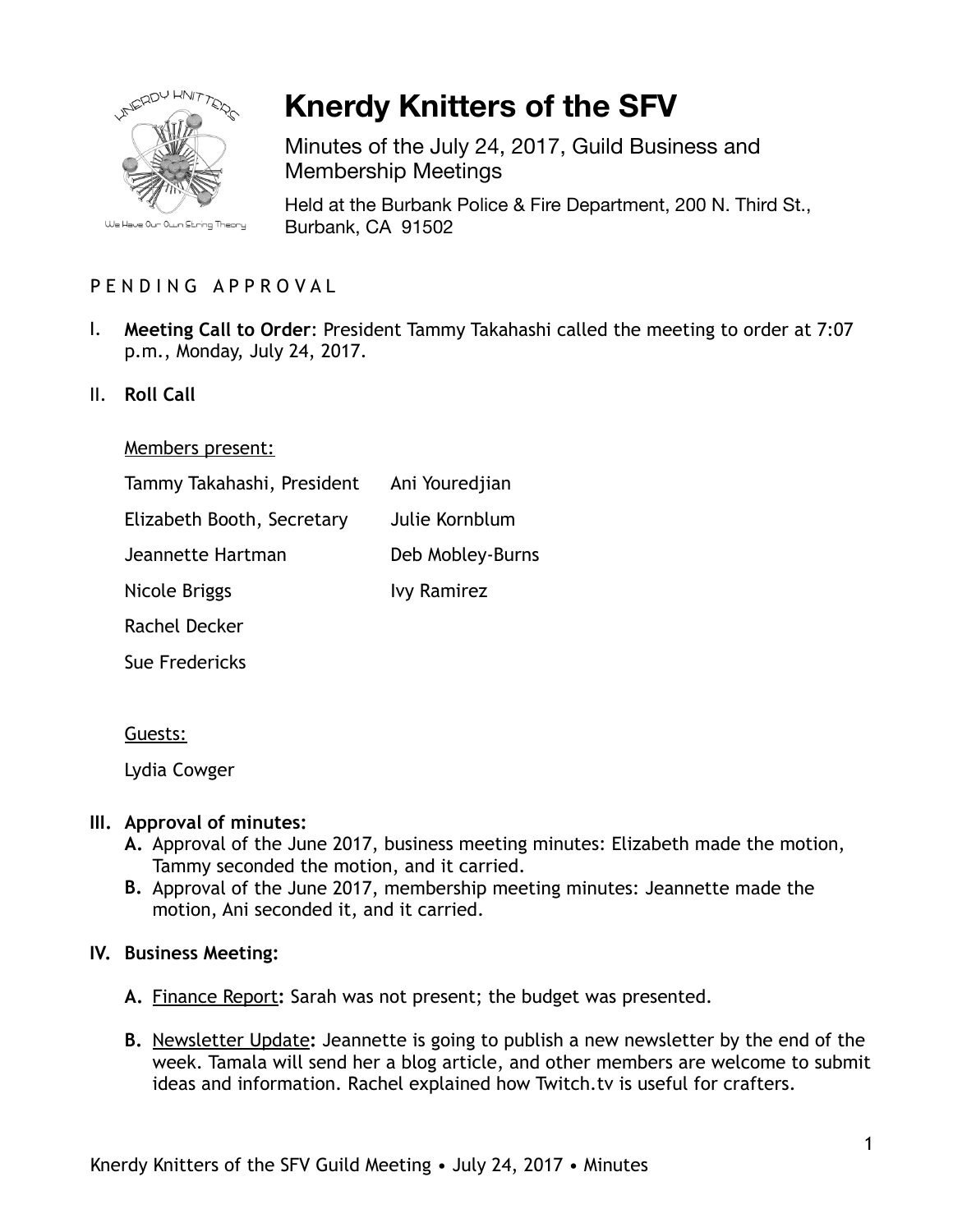**C.** Business Cards and Bookmarks: Jeannette presented new layouts for the business card and for the bookmarks. We will be getting a cheaper price and will be able to hand them out much more freely. Discussion about the graphics, to make sure we have the rights to use them, and decided that we will pay to use them on the website, if needed.

#### **V. Membership Meeting: A. Events and Projects**

- 1. Charity Projects: Rachel will look into another date; no further updates.
- 2. Knit- and Crochet-Along: Chairpersons were not present, but all updates are posted on the website.
- 3. WIPS, Chains and Stash Exchange: Scheduled for 6 to 10 p.m. Monday, July 31, at Gordon Biersch Brewery Restaurant, 145 S. San Fernando Blvd., Burbank. One spot left. Please buy food and drinks because if we don't spend at least \$500, the Guild will have to cover whatever amount is left.
- 4. L.A. County Fair volunteers: There are two spots left one on September 16, and one on September 17.
- 5. TGIFiber, Purls and Pooches, and Yarn Club: Members do not like Porter Ranch location, so the TGIFiber meeting will be at Four and Twenty in August. We will keep the name because of the branding. Purls and Pooches is still looking for a spot in Westfield Village. The Sunday meeting time works well, 5 people attended the last meeting, and a few people have joined the Guild after a Purls and Pooches meeting. The Yarn Club met in the Burbank Mall in the food court and will continue to meet there instead of Panera Bread.
- 6. Holiday Party: Sue is getting quotes from venues. In addition to the list of requirements established last month, we are looking for a spot between Tarzana and Burbank with minimal parking fees. Options presented so far are Pinocchio, Pickwick Gardens, Moose Lodge, VFW Hall, and American Legion. The goal is to have the location found and booked by the August Guild meeting.

# **B. Show and Tell:**

- 1. Nicole: knitting the Guild KAL pattern in worsted reds and purples.
- 2. Tammy: working on a blanket design; finished her crocheted Mandala vest. The vest only takes 3 skeins of sock yarn.
- 3. Julie: Working on a Find Your Fade shawl and is currently in Section 12. Wearing Prism Yarns topdown sweater that she made in Virginia's class.
- 4. Rachel: Finished a green lined crocheted bag and a gradated blue scarf from a weaving class. This is her first weaving project. Now working on a crocheted Minion bookbag.
- 5. Ali: Working on a scarf made with Zauberball yarn. Finished her mixed yarns blanket, including a magenta lining and ball fringe.